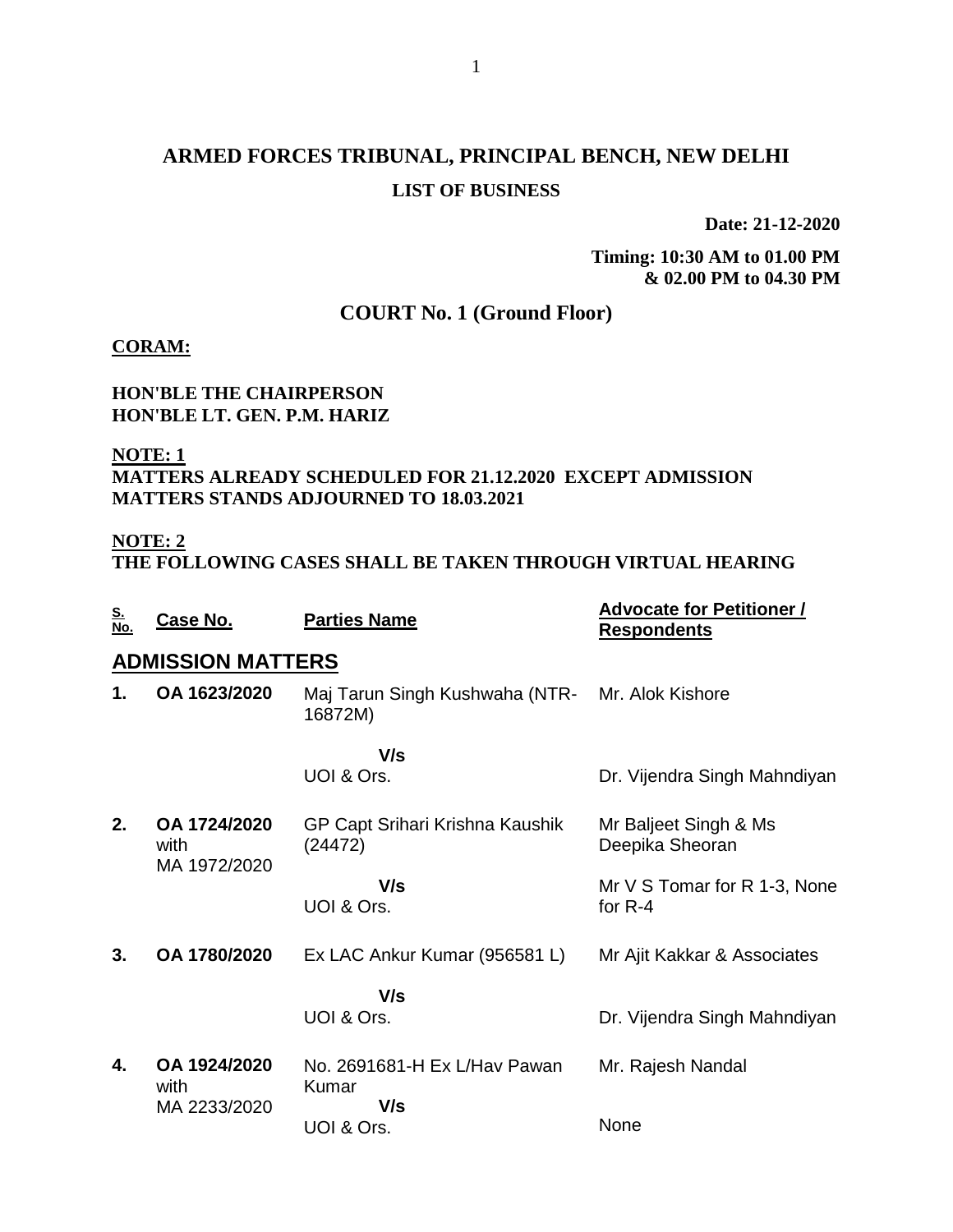| 5.  | OA 1925/2020<br>with<br>MA 2234/2020 | Ex HAV Harish Chandra Joshi<br>(6925115 A)      | Mr Ved Prakash                           |
|-----|--------------------------------------|-------------------------------------------------|------------------------------------------|
|     |                                      | V/s                                             |                                          |
|     |                                      | UOI & Ors.                                      | None                                     |
| 6.  | OA 1926/2020<br>with<br>MA 2239/2020 | No 734084B Ex Sgt Meegada<br>Prasada Rao        | Mr. J.P. Sharma & Associates             |
|     |                                      | V/s                                             |                                          |
|     |                                      | UOI & Ors.                                      | None                                     |
| 7.  | OA 1927/2020<br>with<br>MA 2240/2020 | Col Ranjeev Handa (Retd) (IC-<br>41786M)        | Mr KR Verma                              |
|     |                                      | V/s                                             |                                          |
|     |                                      | UOI & Ors.                                      | None                                     |
| 8.  | OA 1928/2020                         | Ex CPO (HY) Jugal Kishori<br>$(211540-Z)$       | Mr. Ved Prakash                          |
|     |                                      | V/s                                             |                                          |
|     |                                      | UOI & Ors.                                      | None                                     |
| 9.  | OA 1929/2020<br>with<br>MA 2241/2020 | Capt (IN) Ravi Muthusamy (Retd.)<br>$(41059-R)$ | Mr. Shakti Chand Jaidwal                 |
|     |                                      | V/s                                             |                                          |
|     |                                      | UOI & Ors.                                      | None                                     |
| 10. | OA 1930/2020                         | 6466768N Ex Nk Jit Singh                        | Mr. Virender Singh Kadian                |
|     |                                      | V/s<br>UOI & Ors.                               | None                                     |
|     |                                      |                                                 |                                          |
| 11. | OA 1931/2020                         | Ex Sep Chhatar Pal (No.2882266K) Mr S M Dalal   |                                          |
|     | with<br>MA 2242/2020                 | V/s                                             |                                          |
|     |                                      | UOI & Ors.                                      | None                                     |
| 12. | OA 1932/2020<br>with<br>MA 2243/2020 | Ex HFO Satya Nand Prasad<br>(635095)            | Mr Baljeet Singh & Ms<br>Deepika Sheoran |
|     |                                      | V/s                                             |                                          |
|     |                                      | UOI & Ors.                                      | None                                     |
| 13. | OA 1933/2020<br>with<br>MA 2244/2020 | JC-370160W Ex Sub Krisan Kant<br>Singh          | Mr. Shakti Chand Jaidwal                 |
|     |                                      | V/s<br>UOI & Ors.                               | None                                     |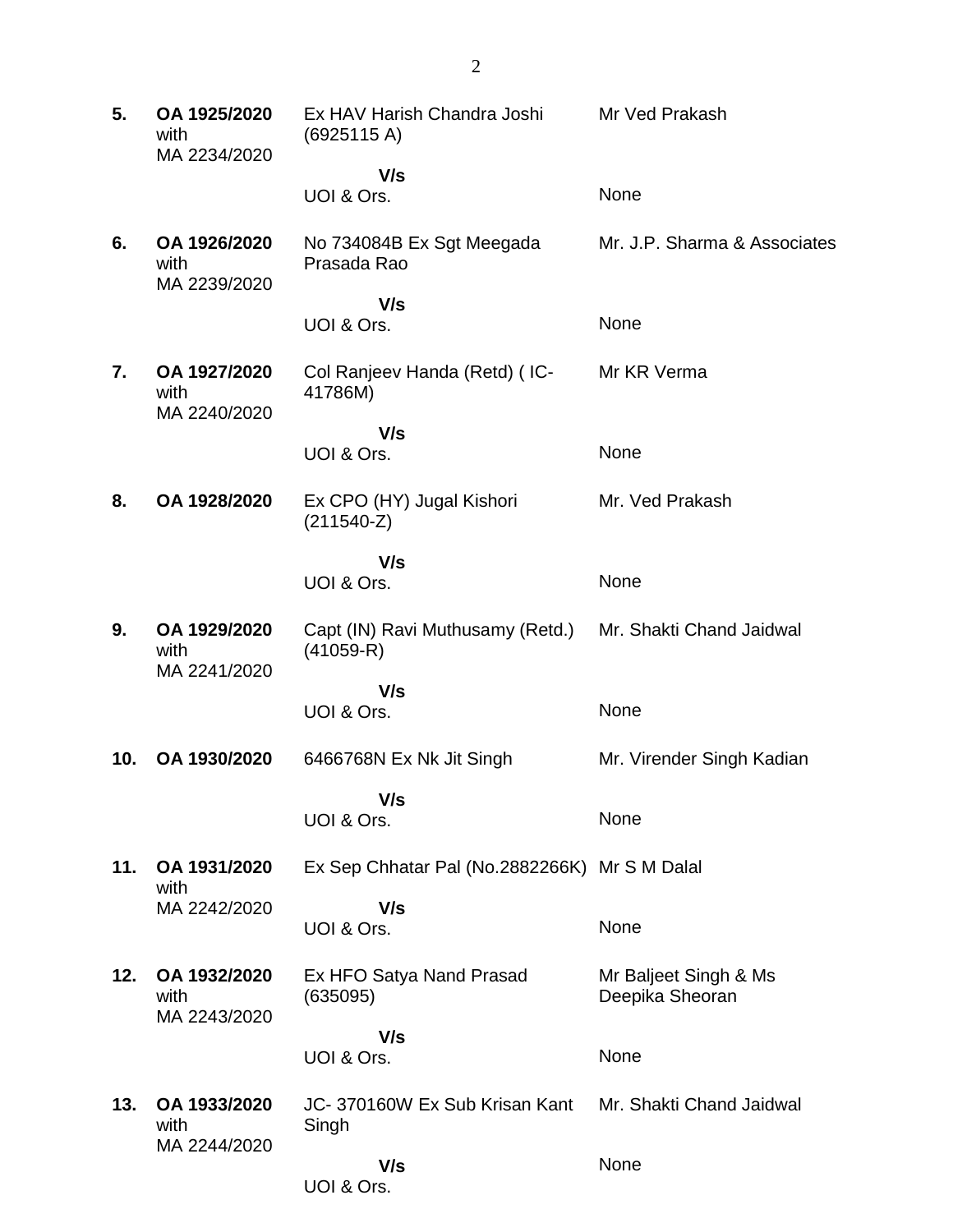| 14. | OA 1934/2020<br>with<br>MA 2245/2020 | Smt Laishram Pratima Devi Wd/o<br>JC 698940 W Late Nb Sub<br>Laishram Ranjit Meetei | Mr Manoj Kr Gupta                      |
|-----|--------------------------------------|-------------------------------------------------------------------------------------|----------------------------------------|
|     |                                      | V/s<br>UOI & Ors.                                                                   | None                                   |
| 15. | OA 1935/2020                         | MR-4039K Lt Col S N Shirbur<br>(Retd.)                                              | Mr. Shakti Chand Jaidwal               |
|     |                                      | V/s<br>UOI & Ors.                                                                   | None                                   |
| 16. | OA 1936/2020                         | Sgt Jitendra Kumar Thakur (Retd)<br>(No 743096)                                     | Mr Vikas Kochar & OP<br><b>Bhadani</b> |
|     |                                      | V/s<br>UOI & Ors.                                                                   | None                                   |
| 17. | OA 1937/2020                         | IC-54423F Lt Col Anupam<br>Bhattacharjee                                            | Mr. Ankur Chhibber                     |
|     |                                      | V/s<br>UOI & Ors.                                                                   | None                                   |
| 18. | OA 1938/2020                         | Ex Nk Raj Kishor Rai (14580907 X) Mr Virender Singh Kadian                          |                                        |
|     |                                      | V/s<br>UOI & Ors.                                                                   | None                                   |
| 19. | OA 1939/2020                         | Lt Col Jetender Deep Singh (Retd)<br>(IC 54379 H)                                   | Mr Ankur Chhibber                      |
|     |                                      | V/s<br>UOI & Ors.                                                                   | None                                   |
| 20. | OA 1940/2020<br>with                 | Ex LME Nahar Singh (No 89042)                                                       | Mr Shakti Chand Jaidwal                |
|     | MA 2248/2020                         | V/s<br>UOI & Ors.                                                                   | None                                   |
| 21. | OA 1941/2020<br>with                 | 21626 H Wg Cdr SK Singh (Retd)                                                      | Mr Virender Singh Kadian               |
|     | MA 2249/2020                         | V/s<br>UOI & Ors.                                                                   | None                                   |
| 22. | OA 1942/2020                         | Cpl Nithin Kumar TU (929446-H)                                                      | Mr. Ajit Kakkar & Associates           |
|     |                                      | V/s<br>UOI & Ors.                                                                   | None                                   |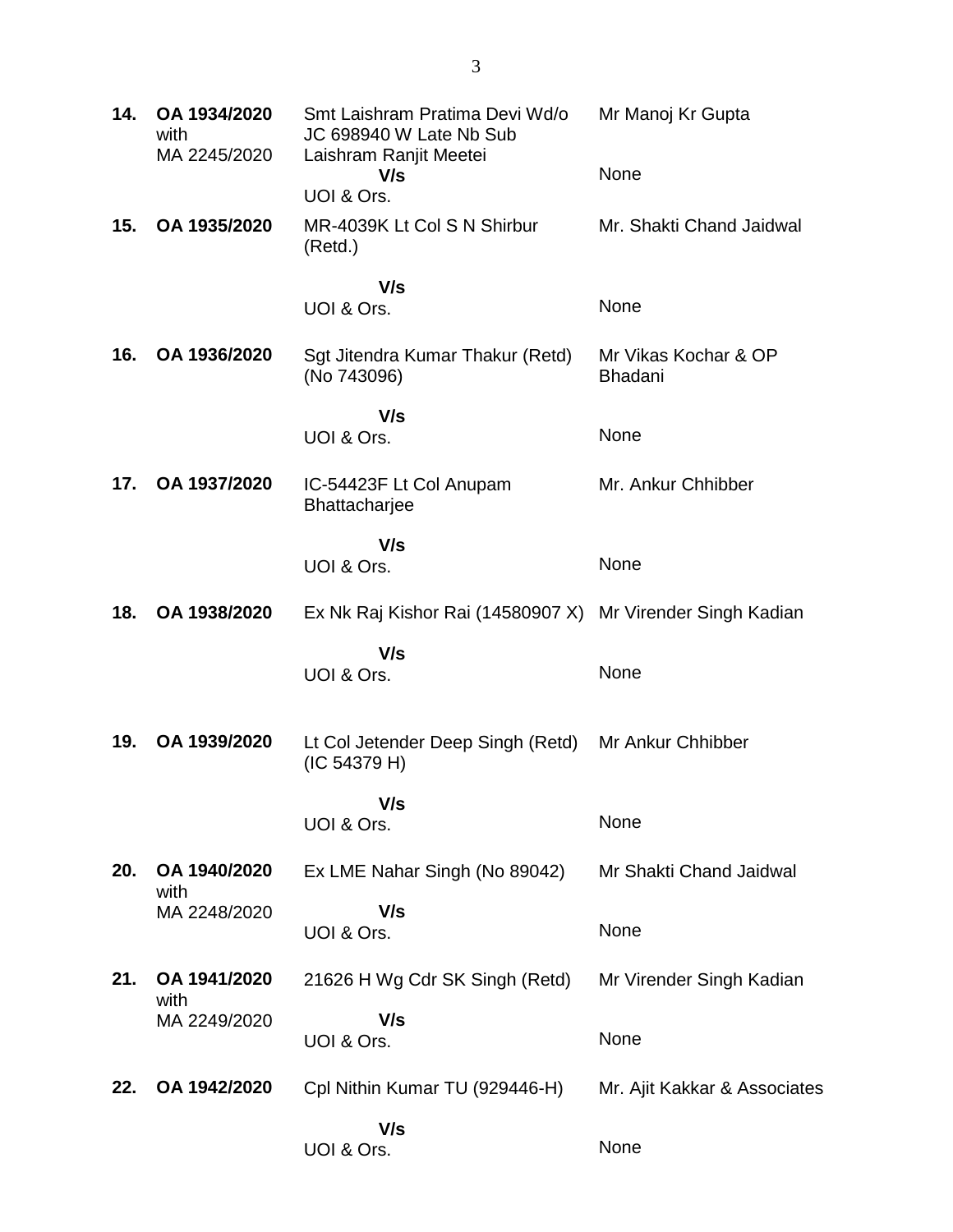| 23. | OA 1943/2020                         | IC-54445A Lt Col Jadhav<br>Raghunath Ramachandra (Retd.) | Mr. Ankur Chhibber          |
|-----|--------------------------------------|----------------------------------------------------------|-----------------------------|
|     |                                      | V/s                                                      |                             |
|     |                                      | UOI & Ors.                                               | None                        |
| 24. | OA (Appeal)<br>1944/2020             | Ex Sub Maj M Sreenivasulu Reddy<br>$(JC-269303K)$        | Mr Ajit Kakkar & Associates |
|     |                                      | V/s<br>UOI & Ors.                                        | None                        |
| 25. | OA 1945/2020                         | NTR 16641-W Col Satindera Kumar Mr. Ankur Chhibber       |                             |
|     |                                      | V/s<br>UOI & Ors.                                        | None                        |
| 26. | OA 1946/2020<br>with<br>MA 2250/2020 | IC-26428K Lt Col Ramvir Singh<br>Retd                    | Mr Chaitanya Agarwal        |
|     |                                      | V/s<br>UOI & Ors.                                        | None                        |
|     | <b>MA (OTHERS)</b>                   |                                                          |                             |
| 27. | MA 2065/2020<br>$\mathsf{I}$         | Shamsher Singh MC MECH (R) II<br>(124411B)               | Mr. Sukhjinder Singh        |
|     | OA 1393/2020                         | V/s<br>UOI & Ors.                                        | Dr Vijendra Singh Mahndiyan |
| 28. | MA 2224/2020<br>ın                   | Lt Cdr Ansaree Begum (05652-W)                           | Mr. Santhosh Krishnan       |
|     | OA 1015/2018                         | V/s<br>UOI & Ors.                                        | Ms. Barkha Babbar           |
| 29. | MA 2237/2020<br>ın                   | IC-53422M Col Akhil Rathee                               | Mr. S S Pandey              |
|     | OA 1036/2019                         | V/s<br>UOI & Ors.                                        | Mr. Satya Ranjan Swain      |
| 30. | MA 2261/2020<br>ın                   | Sgt VR Sanjay (904272 H)                                 | Mr Gyan Chandra Tripathi    |
|     | OA (Appeal)<br>1296/2020             | V/s<br><b>UOI &amp; Ors</b>                              | Mr. V S Tomar               |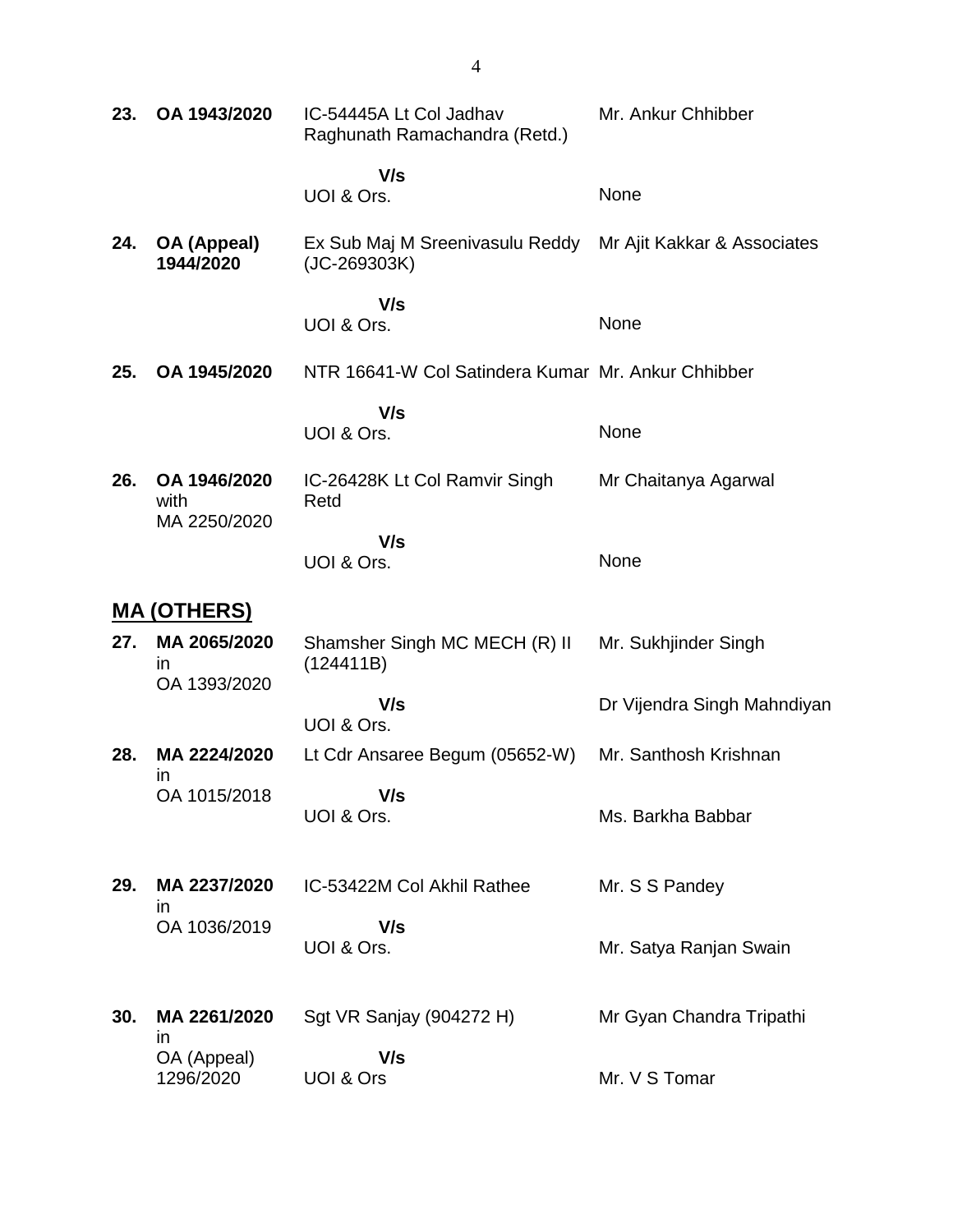# **PLEADINGS NOT COMPLETE**

| 31. | OA 2334/2019                   | No 14391047L Nk/DSC Amin<br>Chand<br>V/s           | Mr US Maurya                                                                            |
|-----|--------------------------------|----------------------------------------------------|-----------------------------------------------------------------------------------------|
|     |                                | UOI & Ors.                                         | Mr Ashok Chaitanya                                                                      |
| 32. | OA 2352/2019<br>with           | SL-4056K Col A K Singh                             | Mr. Rajiv Manglik                                                                       |
|     | MA 1937/2020 &<br>MA 2264/2020 | V/s<br>UOI & Ors.                                  | Mr. Anil Gautam                                                                         |
| 33. | OA 2367/2019                   | MR-05185W Brig GC Satapathy<br><b>VSM</b>          | Mr Indra Sen Singh/Abhishek<br>Singh                                                    |
|     |                                | V/s<br>UOI & Ors.                                  | Mr Harish V Shankar for R 1-<br>4, None for R 5, Dr Vijendra<br>Singh Mahndiyan for R-6 |
| 34. | OA 1392/2020                   | Air Cmde NK Mehta (No 17886 T)<br><b>ADM</b>       | Mr Ajai Bhalla & Aditi Laxman                                                           |
|     |                                | V/s                                                |                                                                                         |
|     |                                |                                                    |                                                                                         |
|     |                                | UOI & Ors.                                         | Mr J S Rawat                                                                            |
| 35. | OA 1526/2020                   | Wg Cdr Vikas Taxax 29512N                          | Mr S S Pandey & Associates                                                              |
|     |                                | V/s<br>UOI & Ors.                                  | Mr Harish V Shankar for R-1<br>to R-3 and None for R-4 & R-<br>5                        |
| 36. | OA 1544/2020<br>with           | Lt Col Girish Shyam Dewasthaly<br>$(IC-55136K)$    | Mr Ankur Chhibber                                                                       |
|     | MA 1790/2020                   | V/s<br>UOI & Ors.                                  | Mr Waize Ali Noor for R-1 to 5<br>& 7, None for R-6                                     |
| 37. | OA 1617/2020                   | IC 42079 P Maj Gen Jitendra<br><b>Kumar Shukla</b> | Mr Indra Sen Singh & Ms<br>Kirtika Chhatwal                                             |
|     |                                | V/s                                                |                                                                                         |
|     |                                | UOI & Ors.                                         | Mr. Harish V Shankar                                                                    |
| 38. | OA 1721/2020                   | No. 797309-N Sgt Hemant Kumar<br>Dwivedi<br>V/s    | Mr. Ravi Kumar Yadav & Mr.<br>Shailendra Kumar Singh                                    |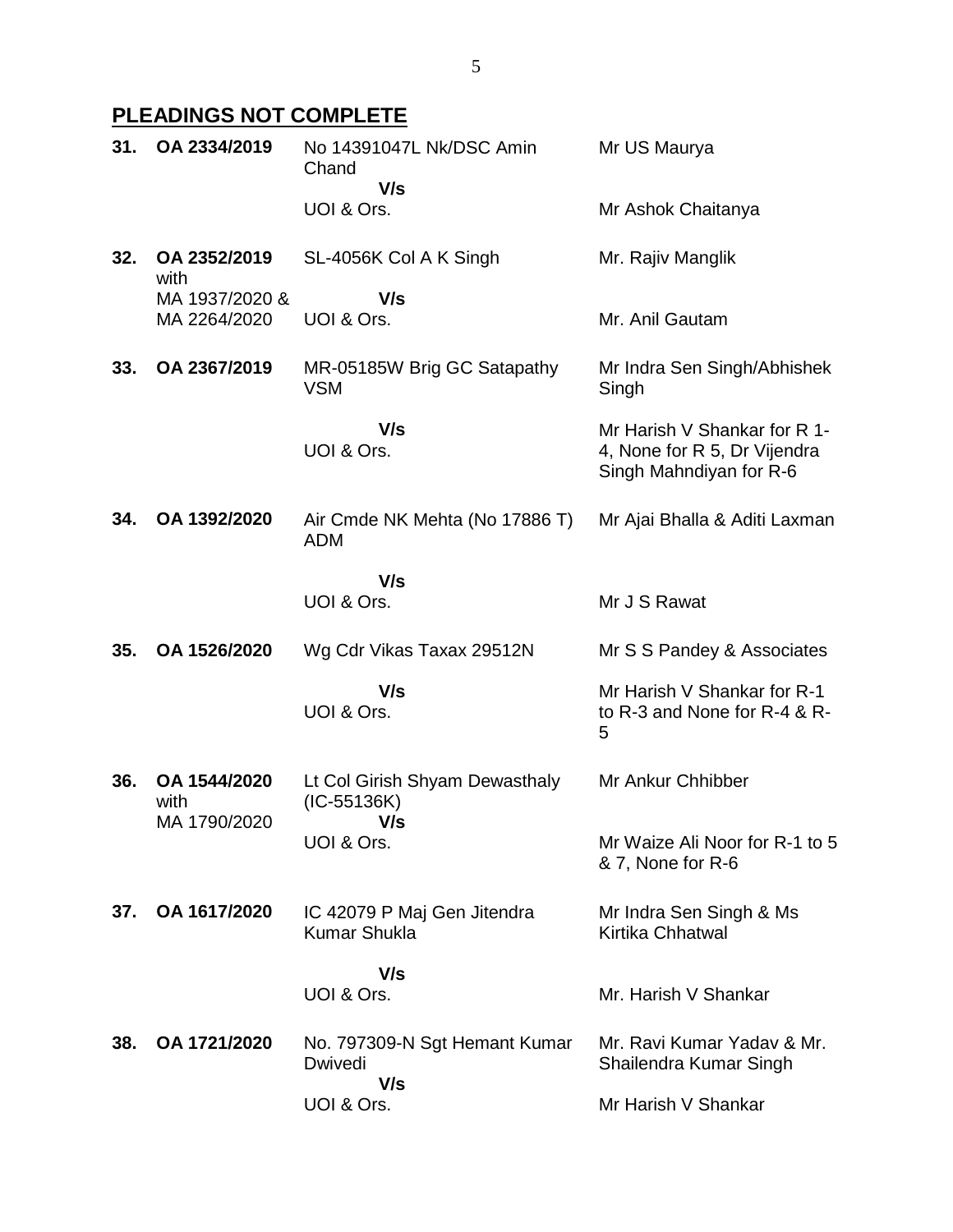# **PLEADINGS COMPLETE**

|  | 39. OA 1626/2019<br>with | No. 6921241-P Nk Ram Kumar | Ms. Archana Ramesh     |
|--|--------------------------|----------------------------|------------------------|
|  | MA 817/2020              | V/s                        |                        |
|  |                          | UOI & Ors.                 | Mr. Satya Ranjan Swain |

# **For Final Hearing**

| 40. OA 294/2011 | Major V. Ramamurthy (Retd.) &<br>Ors. | Mr SM Dalal                                        |
|-----------------|---------------------------------------|----------------------------------------------------|
|                 | V/s                                   |                                                    |
|                 | UOI & Ors.                            | Dr Vijendra Mahndiyan for R<br>1-4, None for R 5-8 |

| 41. OA 606/2017<br>with | Col (TS) Sudeep Roy | Mr. Anil Srivastava &<br>Associates |
|-------------------------|---------------------|-------------------------------------|
| MA 1524/2017 &          | V/s                 |                                     |
| 524/2017                | UOI & Ors.          | Mr Avdhesh Kumar Singh              |

**42. OA 766/2019** SL-0415K Lt Col A Rajendiran Mr. Rajiv Manglik

> **V/s** UOI & Ors.

**43. OA 1405/2019** No. 13747608-M Nk Jivan Singh  **V/s** Mr. U S Maurya

UOI & Ors.

# Ms Suman Chauhan

Dr Vijendra Singh Mahndiyan

for  $\overline{R}$  1-3, None for R-4

#### **HON'BLE THE CHAIRPERSON WILL SIT SINGLY IMMEDIATELY AFTER THE BOARD OF DB IS DISCHARGED**

|    | S. No. Case No.           | <b>Parties Name</b>      | <b>Advocate for Petitioner /</b><br><b>Respondents</b> |
|----|---------------------------|--------------------------|--------------------------------------------------------|
|    | <b>For Orders</b>         |                          |                                                        |
| 1. | MA 2263/2020<br>ın        | IC-71216L Maj J S Duggal | Mr. Rajiv Manglik & Mr. Romil<br>Pathak                |
|    | OA Diary No.<br>6351/2020 | V/s<br>UOI & Ors.        | <b>None</b>                                            |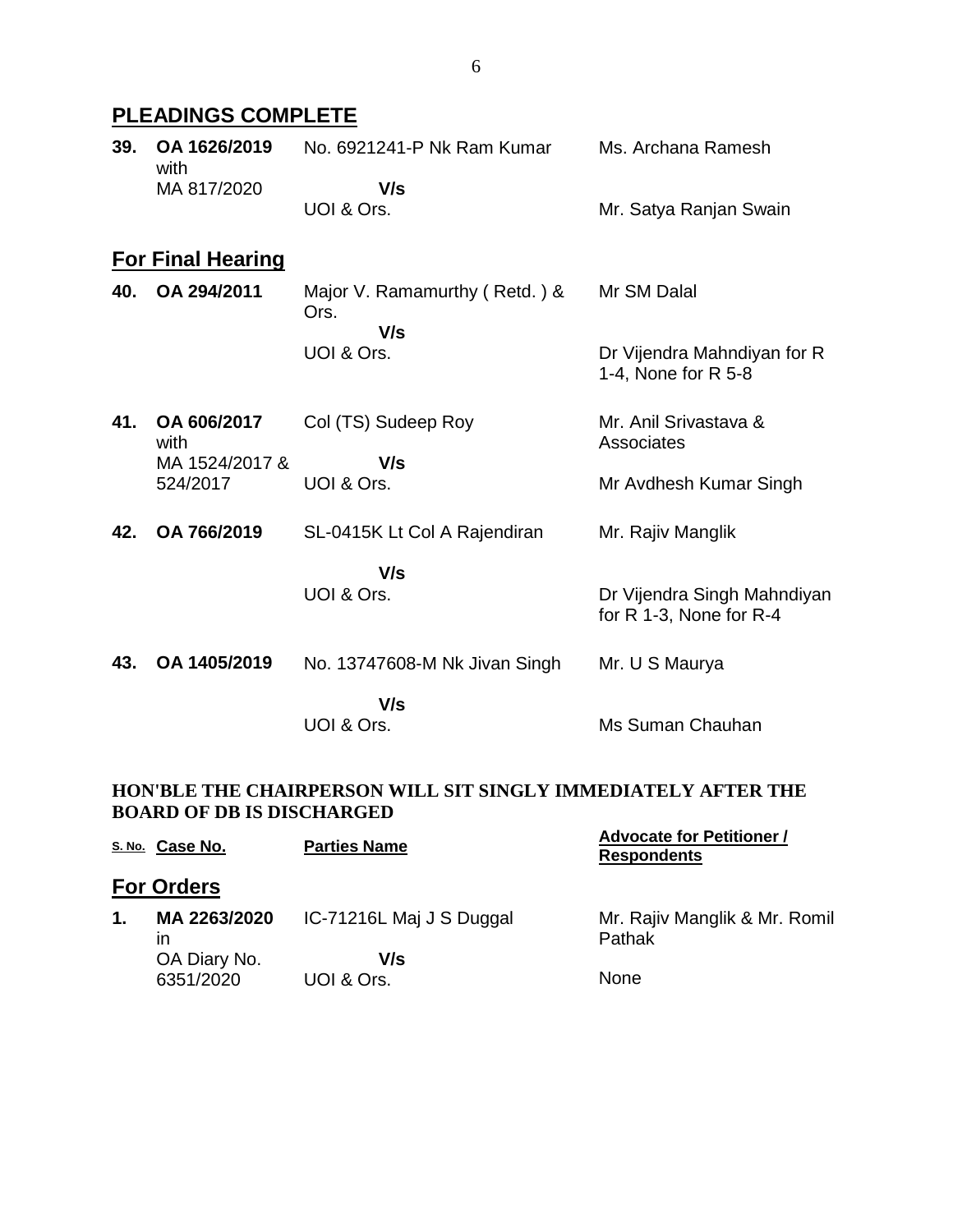# **ARMED FORCES TRIBUNAL, PRINCIPAL BENCH, NEW DELHI LIST OF BUSINESS**

**Date: 21-12-2020**

**Timing: 11:00 AM**

# **PRINCIPAL REGISTRAR COURT**

| <u>S.<br/>No.</u> | Case No.                             | <b>Parties Name</b>                                   | <b>Advocate for Petitioner /</b><br><u>Respondents</u> |
|-------------------|--------------------------------------|-------------------------------------------------------|--------------------------------------------------------|
|                   | <b>For Appearance/Direction</b>      |                                                       |                                                        |
| 1.                | OA 1585/2019                         | Ex Sgt Birendra Kumar (No<br>712071)                  | Mr Baljeet Singh                                       |
|                   |                                      | V/s<br>UOI & Ors.                                     | Ms. Barkha Babbar                                      |
| 2.                | OA (Appeal)<br>1596/2019             | Ex Sep Datar Prasannajit Ashok<br>(No 4580127 P)      | Mr. SM Jadhav & Co.                                    |
|                   |                                      | V/s                                                   |                                                        |
|                   |                                      | UOI & Ors.                                            | Mr. Waize Ali Noor                                     |
| 3.                | OA 1770/2019<br>with<br>MA 2672/2019 | Ex PO COM (TEL) Jitendra Kumar<br>$(135275-W)$        | Mr. Ved Prakash                                        |
|                   |                                      | V/s                                                   |                                                        |
|                   |                                      | UOI & Ors.                                            | Ms. Barkha Babbar                                      |
| 4.                | OA 1794/2019<br>with                 | No 2894437X Ex Hav Mohan Singh Mr VS Kadian           |                                                        |
|                   | MA 2683/2019                         | V/s                                                   |                                                        |
|                   |                                      | UOI & Ors.                                            | Ms. Barkha Babbar                                      |
| 5.                | OA 1859/2019<br>with<br>MA 2727/2019 | Ex Nk Jadeja Mahabir Singh<br>Maghubha (No 1575688 X) | Mr Virender Singh Kadian                               |
|                   |                                      | V/s                                                   |                                                        |
|                   |                                      | UOI & Ors.                                            | Ms. Barkha Babbar                                      |
| 6.                | OA 1900/2019<br>with<br>MA 2765/2019 | Gp Capt Anup Kumar Varshneya<br>(Retd) (NO 17077)     | Mr. Baljeet Singh & Ms<br>Deepika Sheoran              |
|                   |                                      | V/s                                                   |                                                        |
|                   |                                      | UOI & Ors.                                            | Ms. Barkha Babbar                                      |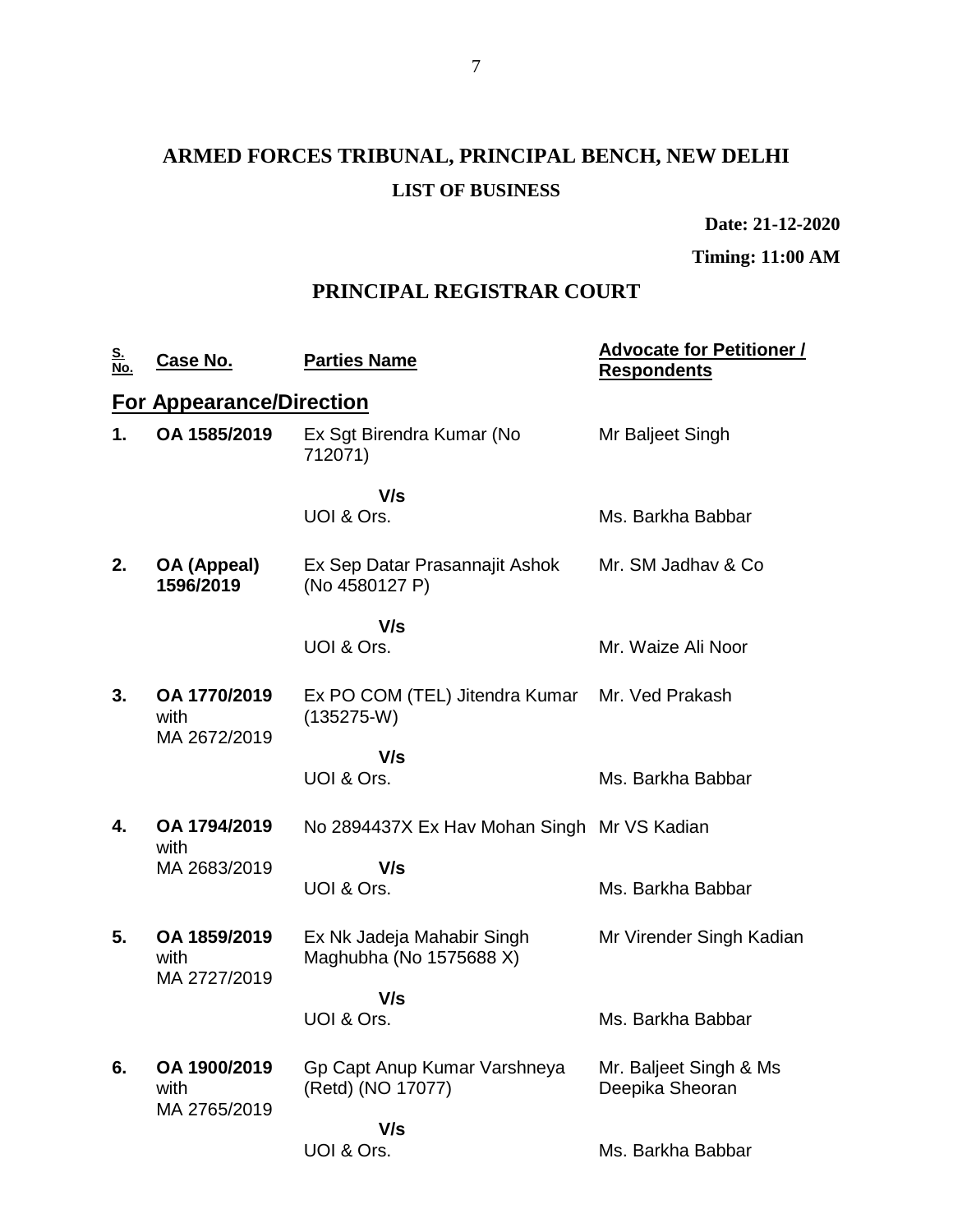| 7.  | OA 1902/2019                         | JC-671716A Nb Sub (PA) Subhash Mr Indra Sen Singh/Abhishek<br><b>Babu</b><br>V/s | Singh                        |
|-----|--------------------------------------|----------------------------------------------------------------------------------|------------------------------|
|     |                                      | UOI & Ors.                                                                       | Mr. Ashok Chaitanya          |
| 8.  | OA 1904/2019                         | No. 21750-K Wg Cdr A V Kale<br>(Retd.)<br>V/s                                    | Mr. Shakti Chand Jaidwal     |
|     |                                      | UOI & Ors.                                                                       | Ms. Barkha Babbar            |
| 9.  | OA 1948/2019<br>with<br>MA 2158/2020 | Maj Avaninder Kumar (Retd)<br>(VS01140Y)                                         | Mr. AK Aggrawal              |
|     |                                      | V/s<br>UOI & Ors.                                                                | Mr. Prabodh Kumar            |
|     |                                      |                                                                                  |                              |
| 10. | OA 2077/2019<br>with<br>MA 742/2020  | No. 14260010-N Nk/DSC Upendra<br>Kumar                                           | Mr. U S Maurya               |
|     |                                      | V/s<br>UOI & Ors.                                                                | Mr. J S Yadav                |
| 11. | OA 2078/2019<br>with<br>MA 2068/2020 | LNk/DSC Inder Kant Jha (No<br>14911134 L)<br>V/s                                 | Mr US Maurya                 |
|     |                                      | UOI & Ors.                                                                       | Dr. Vijendra Singh Mahndiyan |
| 12. | OA 2079/2019                         | No 8035072A Sep/DSC<br>Kedareswar Jena                                           | Mr US Maurya                 |
|     |                                      | V/s                                                                              |                              |
|     |                                      | UOI & Ors.                                                                       | Ms. Barkha Babbar            |
| 13. | OA 2081/2019                         | Sep/DSC Rabindra Nath Bala (No<br>15352514 X)                                    | Mr US Maurya                 |
|     |                                      | V/s                                                                              |                              |
|     |                                      | UOI & Ors.                                                                       | Mr. Y P Singh                |
| 14. | OA 2091/2019                         | No 15129409L Sep/GD Jagjit Singh Mr VS Kadian                                    |                              |
|     |                                      | V/s                                                                              |                              |
|     |                                      | UOI & Ors.                                                                       | Dr Vijendra Singh Mahndiyan  |
| 15. | OA 2123/2019                         | JWO (Retd) Akhilesh Kumar Jha<br>(No 763441B)                                    | Mr Rohit Pratap & Associates |
|     |                                      | V/s                                                                              |                              |
|     |                                      | UOI & Ors. & Ors.                                                                | Mr. KK Tyagi                 |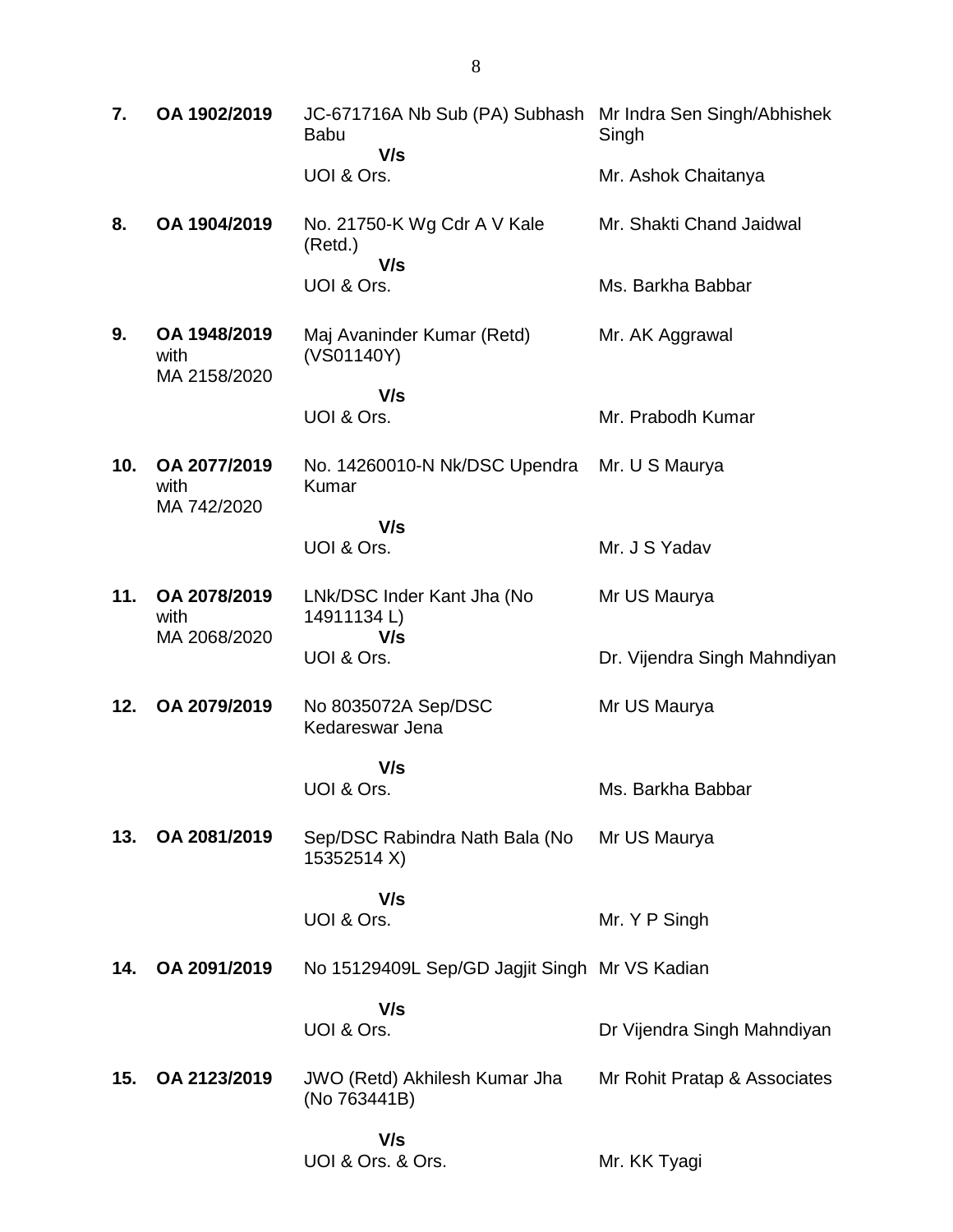| 16. | OA 2246/2019         | JC-812345P Nb Sub/Clk (SD)<br>Tangatur Madhava Munni Reddy       | Mr. Indra Sen Singh/Abhishek<br>Singh |
|-----|----------------------|------------------------------------------------------------------|---------------------------------------|
|     |                      | V/s<br>UOI & Ors.                                                | Ms. Barkha Babbar                     |
| 17. | OA 2350/2019         | Ex CPO HS (Hony) Gurmeet Singh<br>(No 152929T)                   | Mr Ved Prakash                        |
|     |                      | V/s<br>UOI & Ors.                                                | Mr Shyam Narayan                      |
| 18. | OA 2388/2019         | No 692258R Ex JWO Ashok Kumar Mr V S Kadian<br>Pandey            |                                       |
|     |                      | V/s<br>UOI & Ors.                                                | Ms. Suman Chauhan                     |
| 19. | OA 2389/2019         | Col Kedar Shukla (Retd) (IC 47924 Mr Virender Singh Kadian<br>Y) |                                       |
|     |                      | V/s<br>UOI & Ors.                                                | Mr. V Pattabhi Ram                    |
| 20. | OA 2390/2019<br>with | Ex SGT Rajan Kumar Singh (No<br>791458S)                         | Mr Ved Prakash                        |
|     | MA 3273/2019         | V/s<br>UOI & Ors.                                                | Dr. Vijendra Singh Mahndiyan          |
| 21. | OA 23/2020           | No 14588514W Ex Sep/DSC<br>Ramesh Chandra Nayak                  | Mr US Maurya                          |
|     |                      | V/s<br>UOI & Ors.                                                | Mr. Harish V Shankar                  |
| 22. | OA 25/2020           | Ex Sep/DSC Tara Shankar Pal<br>(14263654 Y)                      | Mr US Maurya                          |
|     |                      | V/s<br>UOI & Ors.                                                | Ms. Suman Chauhan                     |
| 23. | OA 41/2020           | Col Narendra Singh (Retd) (IC<br>43765 P)                        | Mr Anil Srivastava & Amit<br>Kumar    |
|     |                      | V/s<br>UOI & Ors.                                                | Mr. Neeraj, Sr. CGSC                  |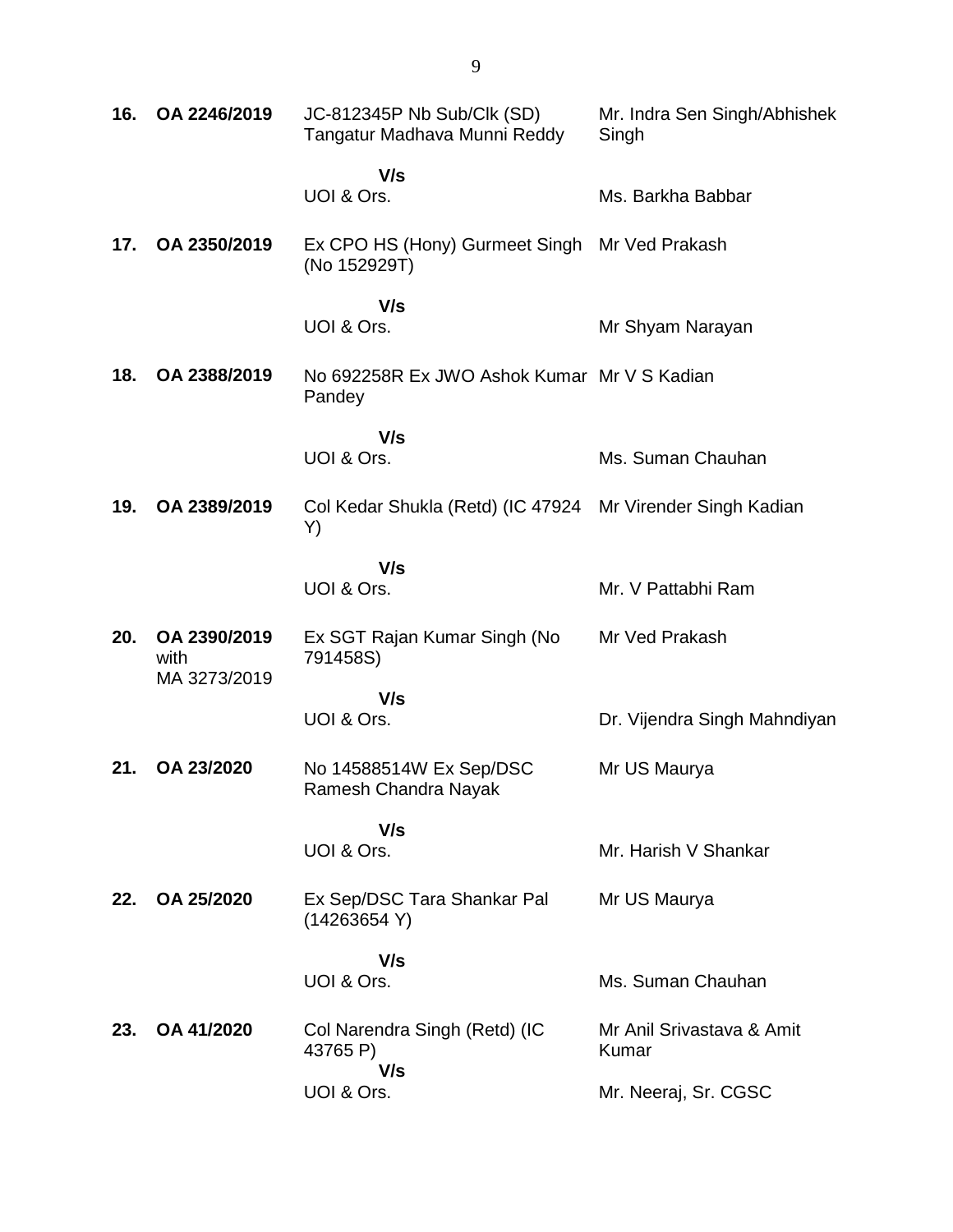| 24. | OA 405/2020                        | JC-129964M Ex Sub Suresh Pal<br>Singh<br>V/s                      | Mr. A K Trivedi & Associates               |
|-----|------------------------------------|-------------------------------------------------------------------|--------------------------------------------|
|     |                                    | UOI & Ors.                                                        | Ms. Barkha Babbar                          |
| 25. | OA 423/2020                        | Ex Hav Arunendra Pratap Singh<br>(No 15363964)<br>V/s             | Mr Manoj Kumar Gupta                       |
|     |                                    | UOI & Ors.                                                        | Mr Neeraj, Sr CGSC                         |
| 26. | OA 431/2020                        | Ex Nk Nibaran Medhi (No<br>14535212 H)<br>V/s                     | Mr Ajit Kakkar And Madhuri<br>Koli         |
|     |                                    | UOI & Ors.                                                        | Mr. Neeraj, Sr. CGSC                       |
| 27. | OA 432/2020<br>with                | Ex Sep DMT Harkesh (15500268-<br>M)<br>V/s                        | Mr. Ajit Kakkar                            |
|     | MA 536/2020                        | UOI & Ors.                                                        | Ms. Suman Chauhan                          |
| 28. | OA 439/2020<br>with<br>MA 542/2020 | Ex LME (TY) Hawa Singh (No<br>87549)                              | Mr Virender Singh Kadian                   |
|     |                                    | V/s<br>UOI & Ors.                                                 | Ms. Barkha Babbar                          |
| 29. | OA 444/2020                        | Ex Hav Mahesh Chand (10405162- Mr. Aditya Singh Puar<br>A)<br>V/s |                                            |
|     |                                    | UOI & Ors.                                                        | None                                       |
| 30. | OA 445/2020<br>with                | Ex Sep Krishna Murari (13928859)                                  | Ms. Archana Ramesh                         |
|     | MA 556/2020                        | V/s<br>UOI & Ors.                                                 | Mr. K K Tyagi                              |
| 31. | OA 451/2020<br>with<br>MA 563/2020 | AVM Manoj Kumar Dixit (Retd.)<br>(17205)<br>V/s                   | Mr. Baljeet Singh & Ms.<br>Deepika Sheoran |
|     |                                    | UOI & Ors.                                                        | Mr. Shyam Narayan                          |
| 32. | OA 452/2020<br>with                | JC-278730F Ex Sub Anil Kumar                                      | Mr. Ashok Kumar & Sanjeev<br>Kumar         |
|     | MA 564/2020                        | V/s<br>UOI & Ors.                                                 | Ms. Barkha Babbar                          |
| 33. | OA 453/2020                        | Ex Sgt Ranbir Singh (795436)                                      | Mr. Baljeet Singh & Ms.<br>Deepika Sheoran |
|     |                                    | V/s<br>UOI & Ors.                                                 | Mr. K K Tyagi                              |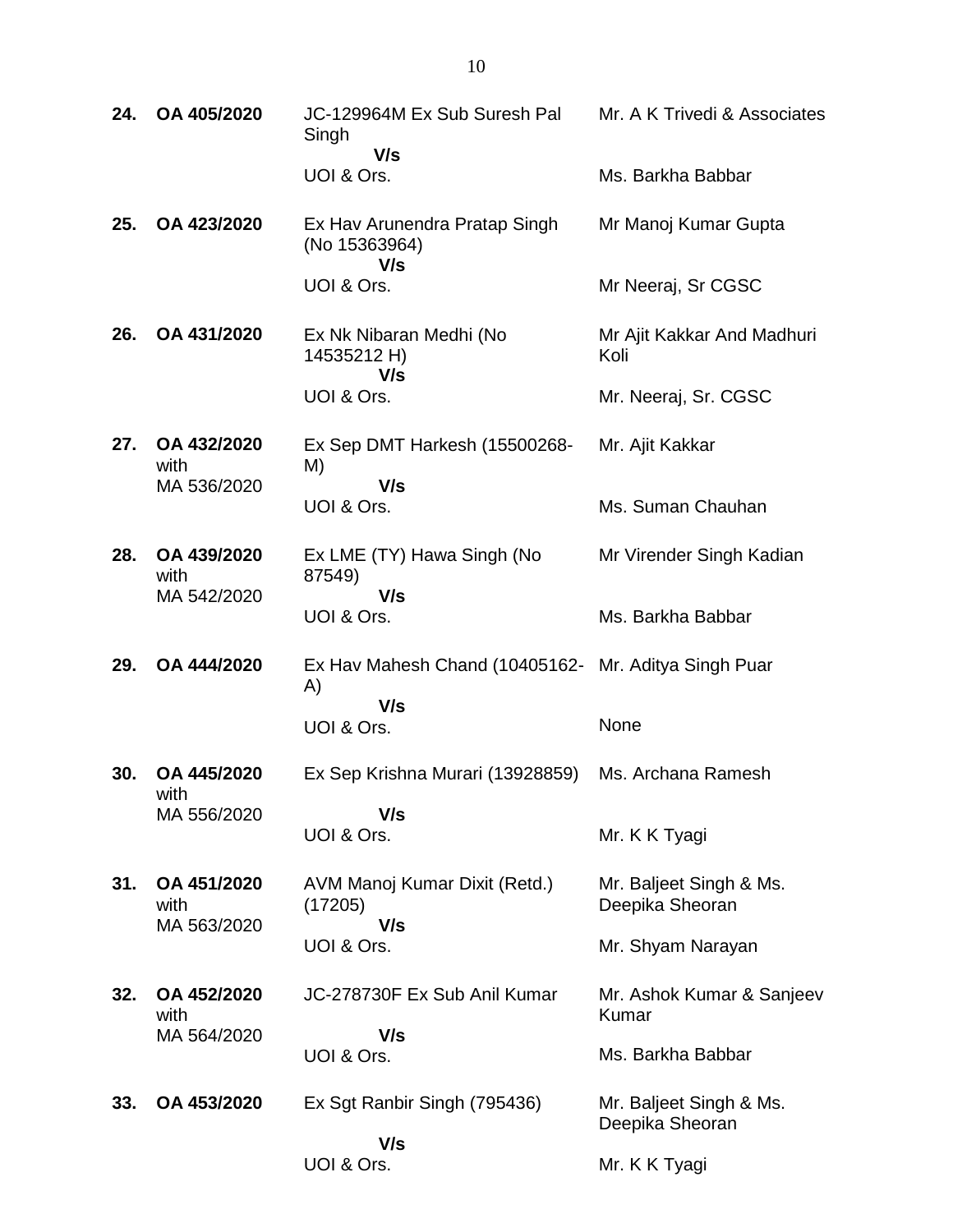| 34. | OA 454/2020                        | Ex JWO Mahesh Kumar (763455)                              | Mr. Baljeet Singh & Ms.<br>Deepika Sheoran |
|-----|------------------------------------|-----------------------------------------------------------|--------------------------------------------|
|     |                                    | V/s<br>UOI & Ors.                                         | Mr. Neeraj                                 |
| 35. | OA 457/2020<br>with<br>MA 573/2020 | Ex Nk Krishna Bahadur Rana (No<br>5451172 A)<br>V/s       | Mr US Maurya                               |
|     |                                    | UOI & Ors.                                                | Ms Suman Chauhan                           |
| 36. | OA 460/2020<br>with                | Ex Hav Tejbir Singh (No 14906886<br>$\mathsf{L}$          | Mr US Maurya                               |
|     | MA 576/2020                        | V/s<br>UOI & Ors.                                         | Ms. Suman Chauhan                          |
| 37. | OA 463/2020                        | Ex Sgt Krishna Kumar Tripathi<br>$(747405-R)$<br>V/s      | Mr. Praveen Kumar                          |
|     |                                    | UOI & Ors.                                                | Mr. Arvind Patel                           |
| 38. | OA 464/2020                        | Gp Capt Jarnail Singh Boparai<br>(Retd) (No 18610)<br>V/s | Mr Baljeet Singh & Deepika<br>Sheoran      |
|     |                                    | UOI & Ors.                                                | None                                       |
| 39. | OA 465/2020<br>with                | Ex Sgt Jai Prakash Ray (704681-B) Mr. Praveen Kumar       |                                            |
|     | MA 581/2020                        | V/s<br>UOI & Ors.                                         | None                                       |
| 40. | OA 518/2020                        | Ex Nk Vinod Singh Athani<br>$(13625469-Y)$<br>V/s         | Mr. Janak Raj Rana                         |
|     |                                    | UOI & Ors.                                                | Mr. V Pattabhi Ram                         |
| 41. | OA 531/2020                        | IC-30093P Lt Col Sanjaya Anant<br>Naravane (Retd.)<br>V/s | Mr. Indra Sen Singh/Abhishek<br>Singh      |
|     |                                    | UOI & Ors.                                                | Mr. D K Sabat                              |
| 42. | OA 1032/2020                       | Manoj Kumar Pandey Ex-CPOAF<br>(No 169527 R)              | Mr Shakti Chand Jaidwal                    |
|     |                                    | V/s                                                       |                                            |
|     |                                    | UOI & Ors.                                                | Mr. Satya Ranjan Swain                     |
| 43. | OA 1033/2020                       | Lt. Col R Srinivasan( (IC-53764<br>A)(Retd)               | Mr Virender Singh Kadian                   |
|     |                                    | V/s<br>UOI & Ors.                                         | Mr. Arvind Kumar                           |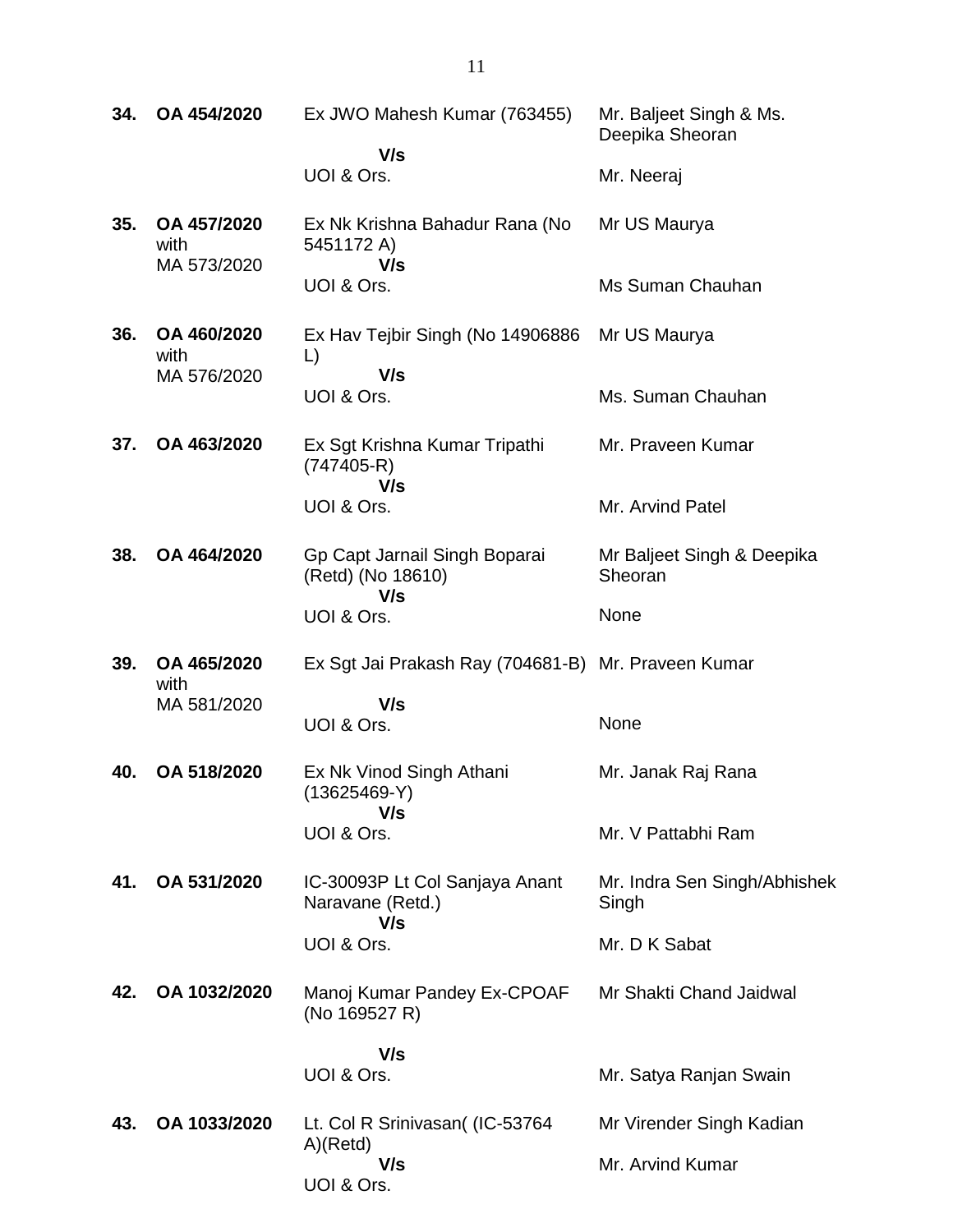| 44. | OA 1035/2020                         | Ex Sub Tarun Kumar Gautam (JC<br>811958 H)<br>V/s                   | Mr. Virender Singh Kadian                |
|-----|--------------------------------------|---------------------------------------------------------------------|------------------------------------------|
|     |                                      | UOI & Ors.                                                          | Mr. Niranjana Das                        |
| 45. | OA 1036/2020                         | JC-811846H Sub Santosh Kumar                                        | Mr Virender Singh Kadian                 |
|     |                                      | V/s<br>UOI & Ors.                                                   | Gp Capt Karan Singh Bhati<br>Sr. CGSC    |
| 46. | OA 1037/2020<br>with                 | Ex JWO Om Prakash Sharma<br>(729398 G)<br>V/s                       | Mr. Ved Prakash                          |
|     | MA 1177/2020                         | UOI & Ors.                                                          | Mr. K K Tyagi                            |
| 47. | OA 1038/2020<br>with<br>MA 1178/2020 | Ex Rfn Ashu Singh (No 10136026<br>M)<br>V/s                         | Mr Ajit Kakkar & Ms Alpana<br>Yadav      |
|     |                                      | UOI & Ors.                                                          | Mr. Arvind Kumar                         |
| 48. | OA 1039/2020<br>with                 | TA-42138W Lt Col AN Pandeya<br>(Retd)                               | Mr Shakti Chand Jaidwal                  |
|     | MA 1179/2020                         | V/s<br>UOI & Ors.                                                   | Mr. Neeraj Sr. CGSC                      |
| 49. | OA 1040/2020<br>with<br>MA 1180/2020 | Ex Hav / DVR Shrawan Kumar<br>$(14923807-F)$<br>V/s                 | Mr Ved Prakash                           |
|     |                                      | UOI & Ors.                                                          | Mr. Arvind Kumar                         |
| 50. | OA 1041/2020<br>with                 | Lt Col Sunil Jha (IC 48841 A) (Retd) Mr Virender Singh Kadian       |                                          |
|     | MA 1181/2020                         | V/s<br>UOI & Ors.                                                   | Mr. Arvind Kumar                         |
| 51. | OA 1044/2020<br>with<br>MA 1195/2020 | Lt Cdr Pradeep Kumar(Retd)<br>(42246)<br>V/s                        | Mr Baljeet Singh & Ms<br>Deepika Sheoran |
|     |                                      | UOI & Ors.                                                          | Ms. Barkha Babbar                        |
| 52. | OA 1058/2020<br>with<br>MA 1207/2020 | No 7045348H Ex HAV (Hony Nb<br>Sub) Karan Singh<br>V/s              | Mr. Ashok Kumar & Sanjeev<br>Kumar       |
|     |                                      | UOI & Ors.                                                          | Mr. S D Windlesh                         |
| 53. | OA 1061/2020<br>with<br>MA 1211/2020 | Smt Dharam Biri Wd/o No 3144994<br>Late Ex Sep Brajpal Singh<br>V/s | Mr. Ashok Kumar & Sanjeev<br>Kumar       |
|     |                                      | UOI & Ors.                                                          | Mr. Shyam Narayan                        |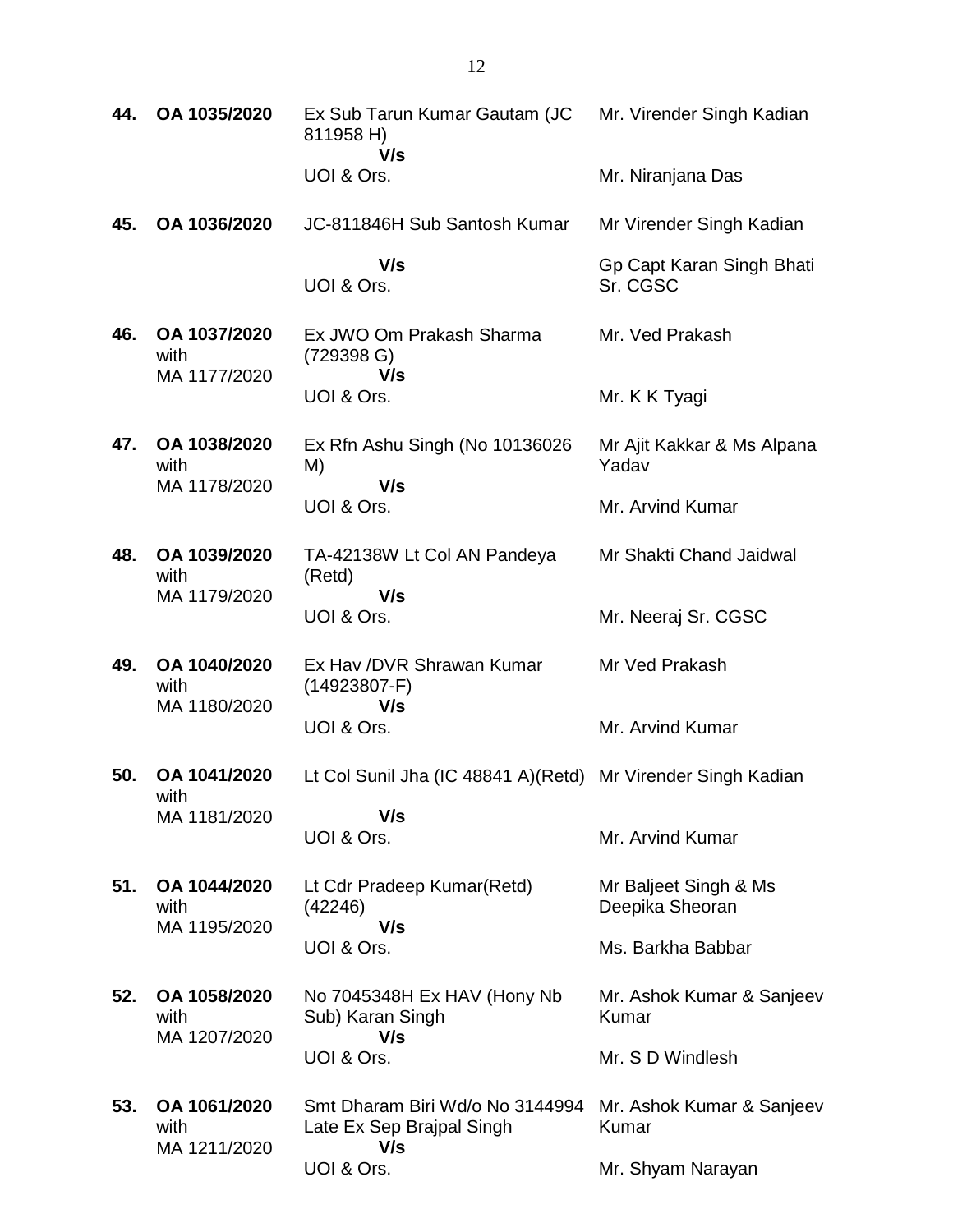| 54. | OA 1062/2020<br>with<br>MA 1212/2020 | Smt Santosh Kumari Wd/o No<br>1142090 Late Ex Hav (Hony Nb<br>Sub) Ram Saran Das Sharma<br>V/s | Mr Ashok Kumar & Sanjeev<br>Kumar     |
|-----|--------------------------------------|------------------------------------------------------------------------------------------------|---------------------------------------|
|     |                                      | UOI & Ors.                                                                                     | Ms. Suman Chauhan                     |
| 55. | OA 1064/2020<br>with<br>MA 1215/2020 | JC 568777X Ex Sub (Hony Capt)<br>Surender Singh & Ors.<br>V/s                                  | Ms Pallavi Awasthi                    |
|     |                                      | UOI & Ors.                                                                                     | Mr Ashok Chaitanya                    |
| 56. | OA 1066/2020                         | Hav Gangisetti Satyanarayana<br>(Retd) (No 1577239)<br>V/s                                     | Mr Manoj Kr Gupta                     |
|     |                                      | UOI & Ors.                                                                                     | Mr. Y P Singh                         |
| 57. | OA 1225/2020<br>with<br>MA 1411/2020 | Bhagwan Dass Saini POWTR<br>82389 (Retd) & Anr<br>V/s                                          | Mr Sukhjinder Singh                   |
|     |                                      | UOI & Anr.                                                                                     | Mr. Harish V Shankar                  |
| 58. | OA 1340/2020<br>with                 | Ex SPR Nirmal Singh (15583747K)                                                                | Mr Ajit Kakkar & Associates           |
|     | MA 1590/2020                         | V/s<br>UOI & Ors.                                                                              | Ms. Barkha Babbar                     |
| 59. | OA 1343/2020<br>with<br>MA 1593/2020 | Hony Fit Lt Premchand (Retd) (No<br>670457)<br>V/s                                             | Mr Manoj Kr Gupta                     |
|     |                                      | UOI & Ors.                                                                                     | Mr. J S Yadav                         |
| 60. | OA 1345/2020                         | Col TS Anil Kumar Jain Retd IC-<br>46555A<br>V/s                                               | Mr Ved Prakash                        |
|     |                                      | UOI & Ors.                                                                                     | Mr. Rajeev Kumar                      |
| 61. | OA 1347/2020<br>with                 | Ex Hav Babu Lal (No 04553157 H) Mr Ved Prakash                                                 |                                       |
|     | MA 1596/2020                         | V/s                                                                                            |                                       |
|     |                                      | UOI & Ors.                                                                                     | Mr. Prabodh Kumar                     |
| 62. | OA 1531/2020                         | Col (TS) Harmandip Singh Mann<br>(Retd) (IC-51886 L)                                           | Mr Ved Prakash                        |
|     |                                      | V/s<br>UOI & Ors.                                                                              | Mr Rajeev Kumar                       |
| 63. | OA 1532/2020                         | EX CHA (AH) Gyan Singh (174468- Mr. Ved Prakash<br>W)                                          |                                       |
|     |                                      | V/s<br>UOI & Ors.                                                                              | Gp Capt Karan Singh Bhati,<br>Sr CGSC |